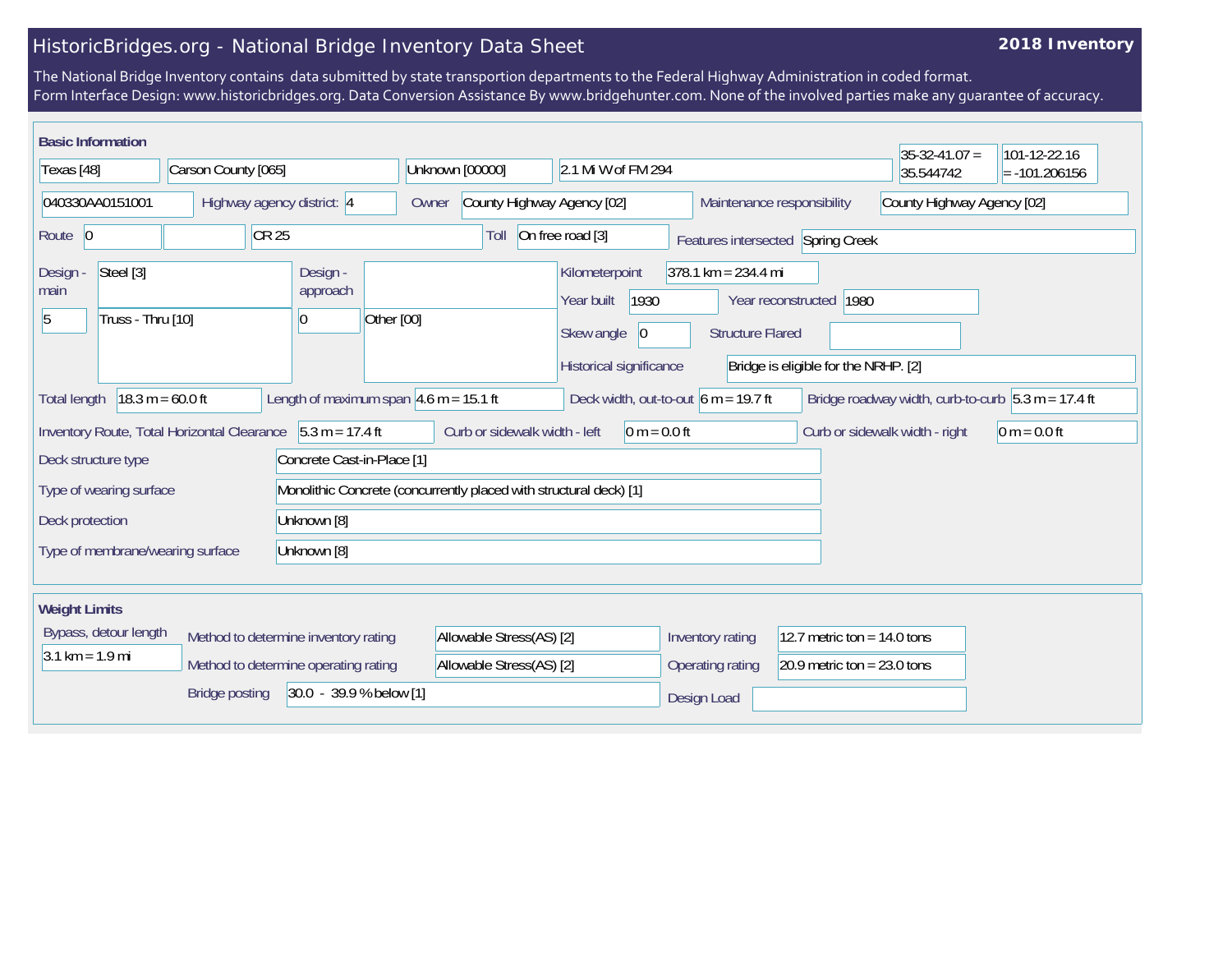| <b>Functional Details</b>                                                                                                             |                                              |                                                              |                                             |                          |                                                       |                      |  |  |
|---------------------------------------------------------------------------------------------------------------------------------------|----------------------------------------------|--------------------------------------------------------------|---------------------------------------------|--------------------------|-------------------------------------------------------|----------------------|--|--|
| Average daily truck traffi 0<br>50<br>Average Daily Traffic                                                                           | %                                            | Year 2010                                                    | Future average daily traffic                | 40                       | 2027<br>Year                                          |                      |  |  |
| Road classification<br>Local (Rural) [09]                                                                                             | Lanes on structure  1                        |                                                              |                                             |                          | Approach roadway width                                | $4.9 m = 16.1 ft$    |  |  |
| Type of service on bridge Highway [1]                                                                                                 |                                              | Direction of traffic One lane bridge for 2 - way traffic [3] |                                             |                          | Bridge median                                         |                      |  |  |
| No parallel structure exists. [N]<br>Parallel structure designation                                                                   |                                              |                                                              |                                             |                          |                                                       |                      |  |  |
| Type of service under bridge<br>Waterway [5]                                                                                          | Lanes under structure                        | $ 0\rangle$                                                  | Navigation control                          |                          |                                                       |                      |  |  |
| Navigation vertical clearanc<br>$0 = N/A$                                                                                             |                                              |                                                              | Navigation horizontal clearance $ 0 = N/A $ |                          |                                                       |                      |  |  |
| Minimum navigation vertical clearance, vertical lift bridge<br>Minimum vertical clearance over bridge roadway                         |                                              |                                                              |                                             |                          |                                                       | $99.99 m = 328.1 ft$ |  |  |
| Minimum lateral underclearance reference feature Feature not a highway or railroad [N]                                                |                                              |                                                              |                                             |                          |                                                       |                      |  |  |
| Minimum lateral underclearance on left $0 = N/A$<br>Minimum lateral underclearance on right 99.9 = Unlimited                          |                                              |                                                              |                                             |                          |                                                       |                      |  |  |
| Minimum vertical underclearance reference feature Feature not a highway or railroad [N]<br>Minimum Vertical Underclearance $ 0 = N/A$ |                                              |                                                              |                                             |                          |                                                       |                      |  |  |
| Appraisal ratings - underclearances N/A [N]                                                                                           |                                              |                                                              |                                             |                          |                                                       |                      |  |  |
|                                                                                                                                       |                                              |                                                              |                                             |                          |                                                       |                      |  |  |
| <b>Repair and Replacement Plans</b>                                                                                                   |                                              |                                                              |                                             |                          |                                                       |                      |  |  |
| Type of work to be performed                                                                                                          | Work done by Work to be done by contract [1] |                                                              |                                             |                          |                                                       |                      |  |  |
| Replacement of bridge or other structure because of<br>substandard load carrying capacity or substantial                              | Bridge improvement cost                      | 5000                                                         |                                             | Roadway improvement cost | 1000                                                  |                      |  |  |
| bridge roadway geometry. [31]                                                                                                         | Length of structure improvement              |                                                              | $25.9 m = 85.0 ft$                          | Total project cost       | 6000                                                  |                      |  |  |
|                                                                                                                                       | Year of improvement cost estimate            |                                                              | 2011                                        |                          |                                                       |                      |  |  |
|                                                                                                                                       | Border bridge - state                        |                                                              |                                             |                          | Border bridge - percent responsibility of other state |                      |  |  |
| Border bridge - structure number                                                                                                      |                                              |                                                              |                                             |                          |                                                       |                      |  |  |